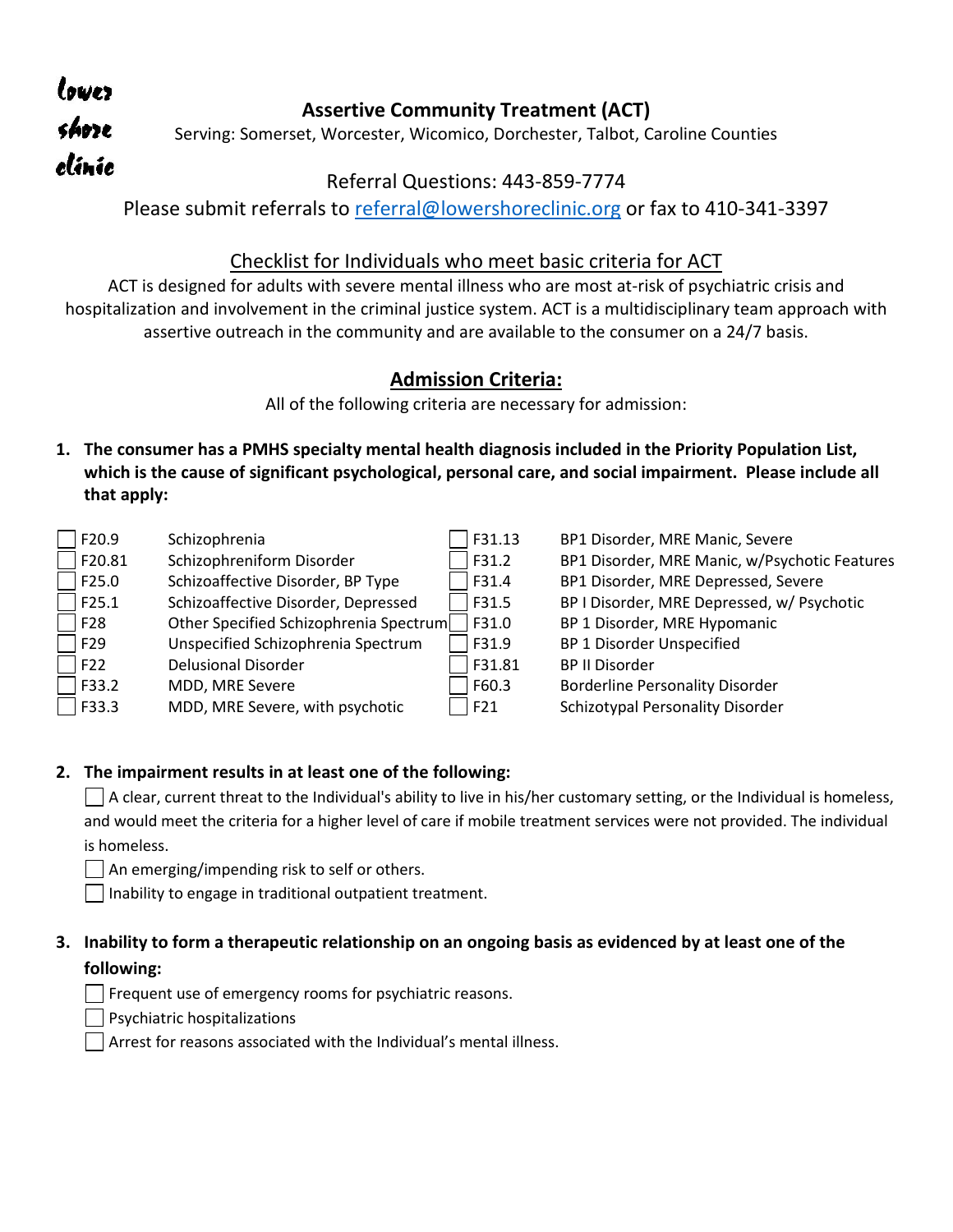# **Referral Process**

- 1. Within 10 working days of receiving a complete referral, the Assertive Community Treatment Team will arrange for staff to visit applicant to conduct a face to face screening assessment to determine needs, strengths, available resources, and willingness to participate in the Assertive Community Treatment Services offered.
- 2. Within 5 working days of the screening assessment, the individual and the referral source will be notified whether the Assertive Community Treatment Team:
	- a. Accepts the individual and will begin enrollment process
	- b. Will accept the individual, following an updated review of the individual's eligibility, when when program capacity permits.
	- c. Denies services due to ineligibility.
	- d. Will accept the individual, following an updated review of the individual's eligibility, after the individual's discharge or release from an inpatient facility or detention center.

# **Release and Authorization**

I, \_\_\_\_\_\_\_\_\_\_\_\_\_\_\_\_\_\_\_\_\_\_\_\_\_\_\_\_\_\_\_\_\_\_\_\_\_\_\_\_\_\_\_, authorize the release/exchange of all available information between the following agencies/individuals to support my application to Lower Shore Clinic, Inc. If services are terminated or denied, I authorize the release of information pertaining to the denial or termination, including the reason for these actions, effective date, and, when appropriate, discharge plans.

### **This Release/Authorization Form is effective for 90 days**

|                                                  | Phone Number: <u>_____________</u>                                                                                                                                                                                            |
|--------------------------------------------------|-------------------------------------------------------------------------------------------------------------------------------------------------------------------------------------------------------------------------------|
|                                                  |                                                                                                                                                                                                                               |
| Mental Health Provider: New York 1997            | Phone Number: <u>_________________</u>                                                                                                                                                                                        |
| Somatic Provider: <u>_______________________</u> | Phone Number: <u>_________</u>                                                                                                                                                                                                |
|                                                  | Phone Number: The Contract of the Contract of the Contract of the Contract of the Contract of the Contract of the Contract of the Contract of the Contract of the Contract of the Contract of the Contract of the Contract of |
| Referring Individual: Networkship                | Phone Number:                                                                                                                                                                                                                 |

**I understand that application for Assertive Community Treatment Services is being made on my behalf and agree to this referral for services.** 

| Signed:  | Date: |
|----------|-------|
|          |       |
| Witness: | Date: |
|          |       |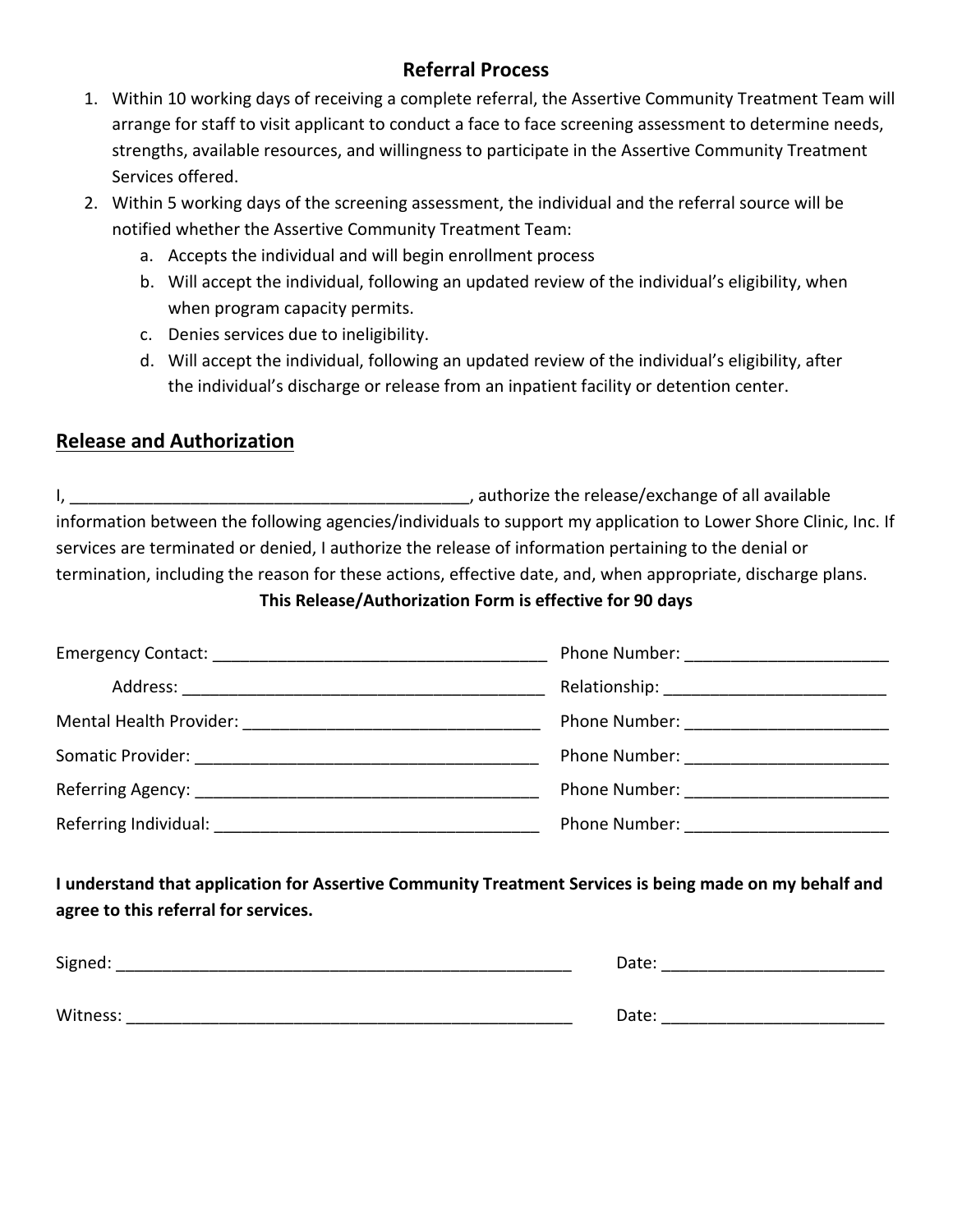# **Referral Form**

|                                                                                                                | Date of Referral: Note that the state of Referral:                                                                                                                                                                             |
|----------------------------------------------------------------------------------------------------------------|--------------------------------------------------------------------------------------------------------------------------------------------------------------------------------------------------------------------------------|
|                                                                                                                |                                                                                                                                                                                                                                |
| Sex: Male Female Gender Identity: ________________ Currently Inpatient: Yes<br>  No                            |                                                                                                                                                                                                                                |
| Current Living Arrangement: (If inpatient, living arrangement prior to hospitalization)                        |                                                                                                                                                                                                                                |
| $\Box$ Lives Alone $\Box$ Lives with family/friend $\Box$ Homeless $\Box$ RRP                                  | Other ___________________________                                                                                                                                                                                              |
|                                                                                                                |                                                                                                                                                                                                                                |
|                                                                                                                |                                                                                                                                                                                                                                |
| Marital Status: $\Box$ Single $\Box$ Married $\Box$ Divorced $\Box$ Separated $\Box$ Widowed # Children        |                                                                                                                                                                                                                                |
| Ethnic Group:   African American     Hispanic     White Non-Hispanic   Asian/Pacific Island                    |                                                                                                                                                                                                                                |
| American Indian/Alaska Native                                                                                  | Dether and the contract of the contract of the contract of the contract of the contract of the contract of the contract of the contract of the contract of the contract of the contract of the contract of the contract of the |
| <b>Current Entitlement Information</b>                                                                         |                                                                                                                                                                                                                                |
| Social Security<br>Amount <b>Amount</b>                                                                        | PAA<br>Amount __________________                                                                                                                                                                                               |
| SSI<br>Amount ________________                                                                                 | VA Benefits<br>Amount ________________                                                                                                                                                                                         |
| SSDI<br>Amount __________________                                                                              | Salary/Wages<br>Amount _________________                                                                                                                                                                                       |
|                                                                                                                | Amount: Amount:                                                                                                                                                                                                                |
| Medicaid<br>ID Number _______________________                                                                  | Medicare ID Number ____________________                                                                                                                                                                                        |
| <b>Current ICD 10 Diagnoses</b>                                                                                |                                                                                                                                                                                                                                |
|                                                                                                                |                                                                                                                                                                                                                                |
| Primary Medical Diagnoses: New York Changes and Changes and Changes and Changes and Changes and Changes and Ch |                                                                                                                                                                                                                                |
| Social Elements Impacting Diagnosis:     Financial     Social Environment     Occupational     Legal           |                                                                                                                                                                                                                                |
| Primary Support Group   Housing   Homelessness   Access to Healthcare                                          |                                                                                                                                                                                                                                |
| <b>Currently Medication Compliant:</b>   Yes<br>No                                                             | <b>With Reminders</b>                                                                                                                                                                                                          |
| Medications Currently Prescribed, if known, as well as who prescribed. You may attach a separate sheet:        |                                                                                                                                                                                                                                |
|                                                                                                                |                                                                                                                                                                                                                                |
|                                                                                                                |                                                                                                                                                                                                                                |
|                                                                                                                |                                                                                                                                                                                                                                |
| Currently Compliant with Outpatient Mental Health Appointments     Yes                                         | No                                                                                                                                                                                                                             |
|                                                                                                                |                                                                                                                                                                                                                                |
|                                                                                                                |                                                                                                                                                                                                                                |
|                                                                                                                |                                                                                                                                                                                                                                |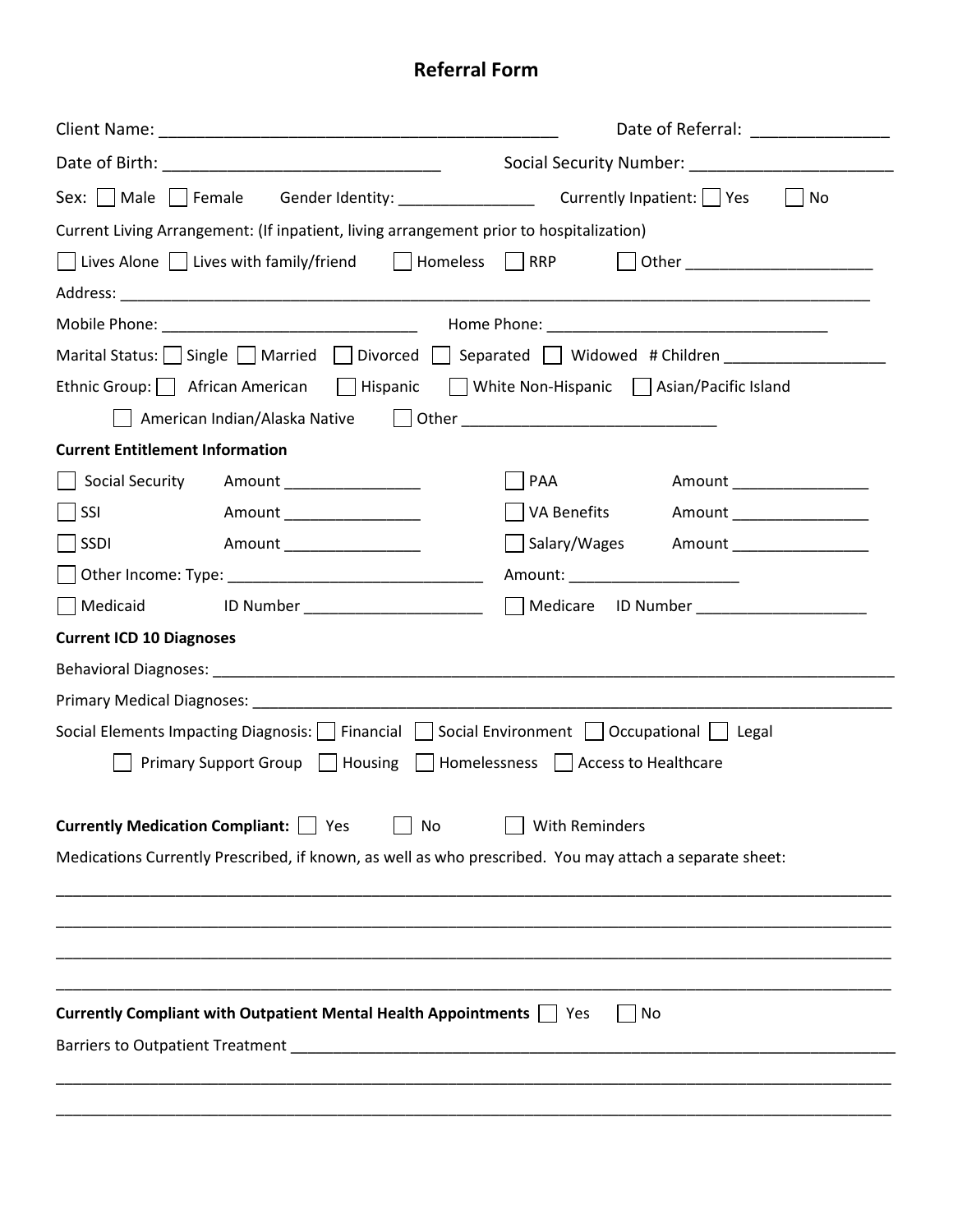| Presenting Problems: (Check all that apply and provide elaboration) |                                                                                                                                                                                                                               |
|---------------------------------------------------------------------|-------------------------------------------------------------------------------------------------------------------------------------------------------------------------------------------------------------------------------|
|                                                                     |                                                                                                                                                                                                                               |
|                                                                     |                                                                                                                                                                                                                               |
|                                                                     |                                                                                                                                                                                                                               |
|                                                                     |                                                                                                                                                                                                                               |
|                                                                     |                                                                                                                                                                                                                               |
|                                                                     |                                                                                                                                                                                                                               |
|                                                                     |                                                                                                                                                                                                                               |
|                                                                     |                                                                                                                                                                                                                               |
|                                                                     |                                                                                                                                                                                                                               |
|                                                                     |                                                                                                                                                                                                                               |
|                                                                     |                                                                                                                                                                                                                               |
|                                                                     |                                                                                                                                                                                                                               |
|                                                                     |                                                                                                                                                                                                                               |
|                                                                     |                                                                                                                                                                                                                               |
|                                                                     |                                                                                                                                                                                                                               |
|                                                                     |                                                                                                                                                                                                                               |
|                                                                     |                                                                                                                                                                                                                               |
|                                                                     |                                                                                                                                                                                                                               |
|                                                                     |                                                                                                                                                                                                                               |
|                                                                     |                                                                                                                                                                                                                               |
| Access to Weapons:     Yes     No     Unknown                       | If yes, please list experience and the set of the set of the set of the set of the set of the set of the set of the set of the set of the set of the set of the set of the set of the set of the set of the set of the set of |
| <b>Level of Functioning:</b> Able to Read $\Box$ Yes $\Box$ No      | Able to Write     Yes<br>  No                                                                                                                                                                                                 |
|                                                                     | Special Education   Yes   No                                                                                                                                                                                                  |
| <b>Psychiatric Hospitalization History</b>                          | Number of Hospitalizations (Lifetime) _______________                                                                                                                                                                         |
| <b>3 Most Recent Hospitalizations</b>                               |                                                                                                                                                                                                                               |
|                                                                     |                                                                                                                                                                                                                               |
|                                                                     |                                                                                                                                                                                                                               |
|                                                                     |                                                                                                                                                                                                                               |
|                                                                     |                                                                                                                                                                                                                               |
|                                                                     |                                                                                                                                                                                                                               |
|                                                                     |                                                                                                                                                                                                                               |